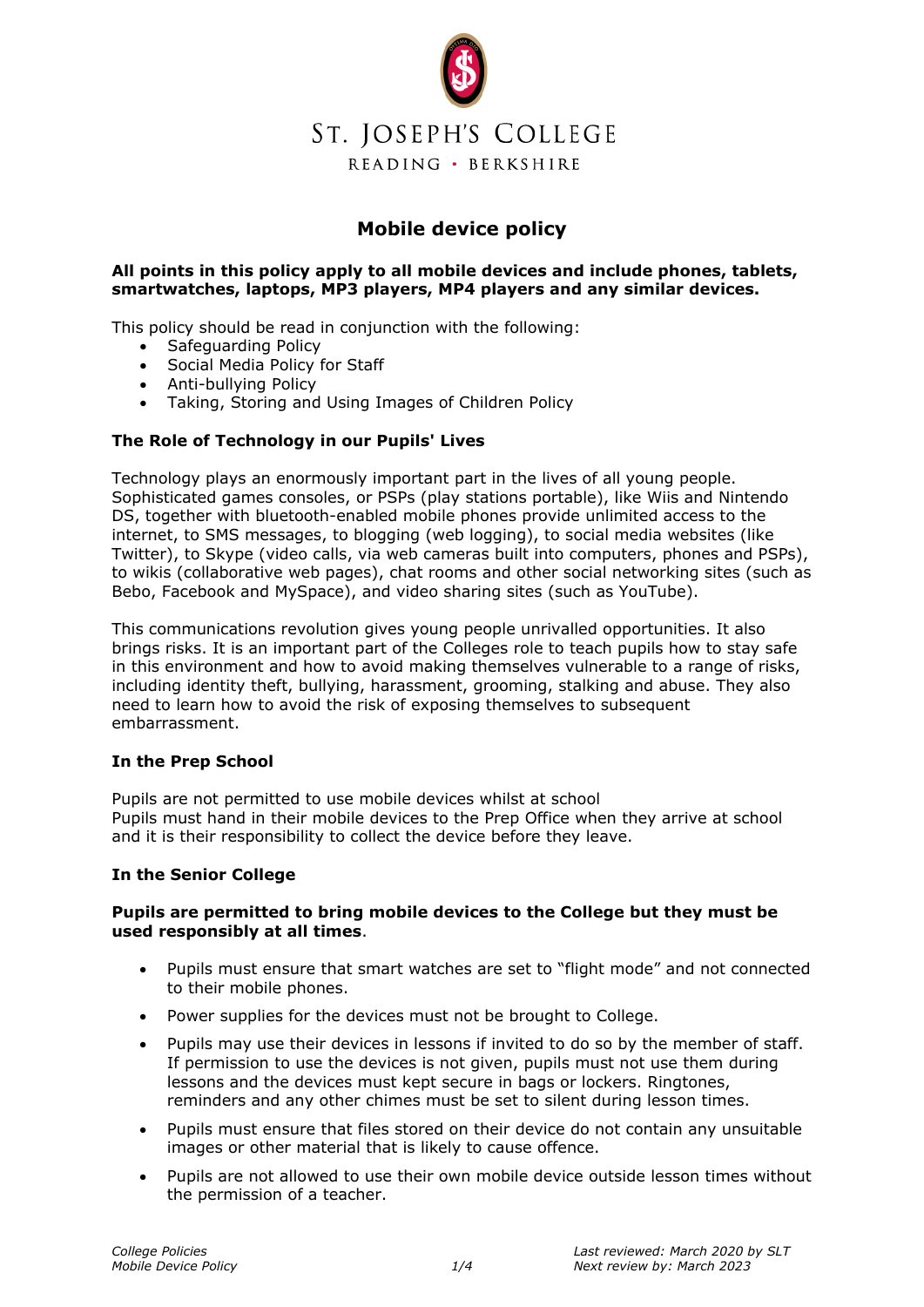

- In all cases, parents/guardians should phone the College Office if they wish to contact their child.
- Sixth Form pupils may use their mobile devices in the Sixth Form Centre.
- Year 11 pupils may use their mobile devices in the Year 11 Common Room.
- Use of devices in and around changing rooms is prohibited.
- The College cannot accept responsibility for material accessed from the College grounds using 3G and 4G networks.
- Personal mobile devices (including smartwatches) must not under any circumstances be taken into examination rooms.
- Pupils need to acknowledge that it is a privilege to be permitted to bring mobile devices to College and abuse of this policy may lead to a curtailment of this privilege. Misconduct or violation of this policy may result in further action being taken.
- The College accepts no responsibility whatsoever for theft, loss or damage relating to mobile devices. It is the responsibility of parents and pupils to ensure mobile devices are insured, safe and properly used.

# **Allowed use of devices**

The table below summarises when and where a device may be used by Senior School pupils

| <b>Location</b>                       | <b>Usage</b>                   |
|---------------------------------------|--------------------------------|
| Classroom                             | At discretion of the teacher   |
| Corridor                              | No                             |
| Common Room (Years 11 to 13)          | Yes                            |
| Library                               | At discretion of the librarian |
| Private Study period (Years 12 to 13) | Yes                            |
| Lunch time                            | No                             |
| Swimming Pool                         | No                             |
| <b>Changing Rooms</b>                 | No                             |
| <b>Toilets</b>                        | No                             |
| Dining Hall                           | No                             |

#### **Role of our Technical Staff**

With the explosion in technology, the College recognises that blocking and barring sites is no longer adequate. As a College we teach the pupils to understand why they need to behave responsibly if they are to protect themselves. This aspect is a role for the Deputy Head Pastoral and the pastoral staff. The College technical staff have a key role in maintaining a safe technical infrastructure and in keeping abreast with the rapid succession of technical developments. They are responsible for the security of the College hardware system and its data. They monitor the use of the internet and emails and will report inappropriate usage to the Deputy Head Prep, Deputy Head Pastoral or the Bursar.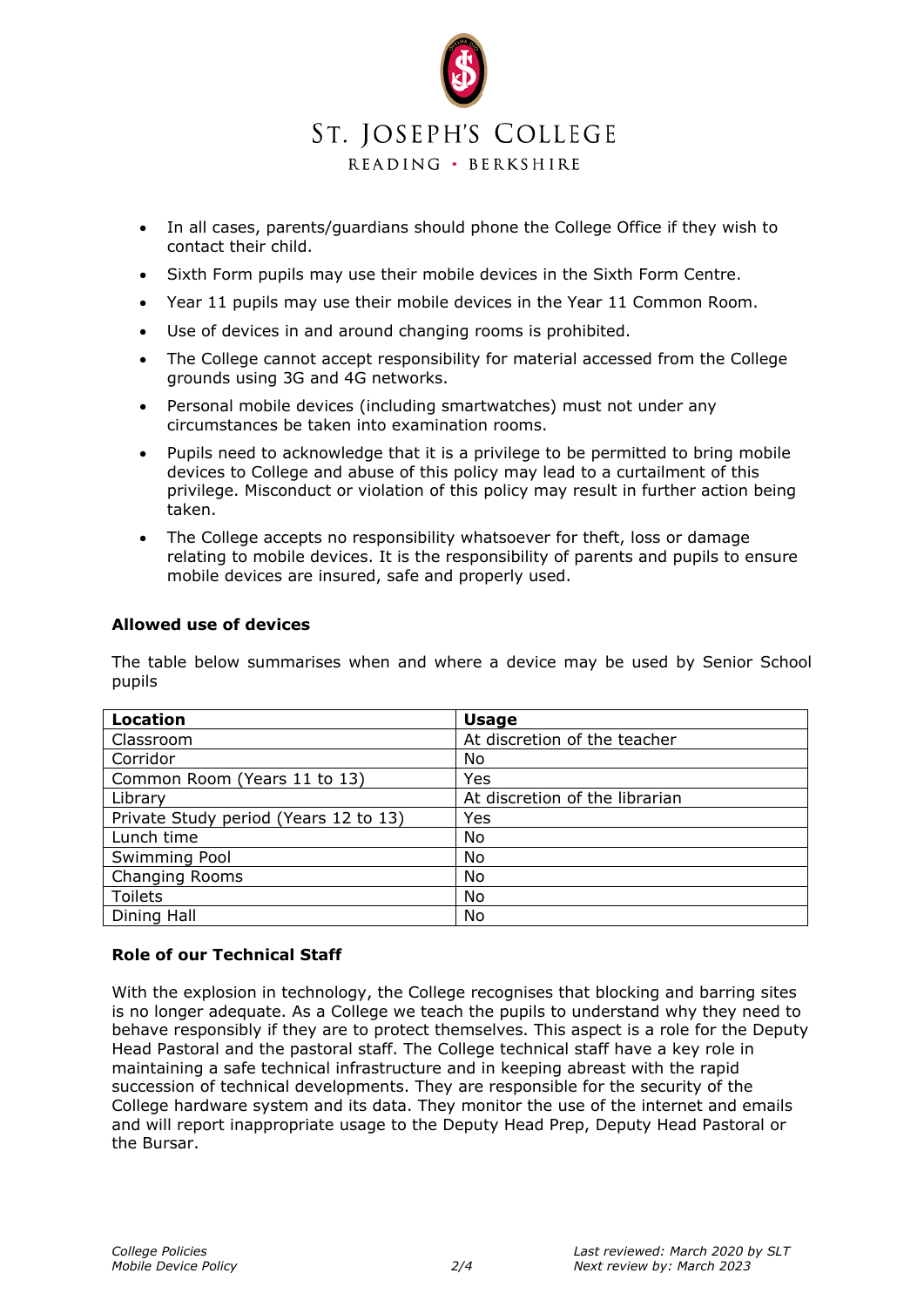

# **Role of our Designated Safeguarding Lead (DSL)**

St Joseph's College recognises that internet safety is a child protection and general safeguarding issue.

Our DSL and Deputy DSLs have been trained in the safety issues involved with the misuse of the internet and other mobile electronic devices. They work closely with the Berkshire West Safeguarding Children Partnership and other agencies in promoting a culture of responsible use of technology that is consistent with the ethos of St Joseph's College. All of the staff with pastoral responsibilities have also received training in esafety issues. The College comprehensive PSHEE programme on e-safety is the Head of Section's responsibility. They will ensure that all year groups in the College are educated in the risks and the reasons why they need to behave responsibly online. It is their responsibility to handle allegations of misuse of the internet.

All pupils are required to abide by the Code of Conduct for the Use of Information Technology.

# **Misuse: Statement of Policy**

St Joseph's College will not tolerate any illegal material and will always report illegal activity to the police and/or the LSCB. If the College discovers that a child or young person is at risk as a consequence of online activity, it may seek assistance from the Child Exploitation and Online Protection Unit (CEOP). The College will impose a range of sanctions on any pupil who misuses technology to bully, harass or abuse another pupil in line with our anti-bullying policy.

#### **Involvement with Parents and Guardians**

St Joseph's College seeks to work closely with parents and guardians in promoting a culture of e-safety. The College will always contact parents if it has any concerns about pupils' behaviour in this area and likewise it hopes that parents will feel able to share any concerns with the College. The College recognises that not all parents and guardians may feel equipped to protect their son or daughter when they use electronic equipment at home. The College therefore arranges information evenings for parents when an outside specialist advises about the potential hazards of this exploding technology and the practical steps that parents can take to minimise the potential dangers to their sons and daughters without curbing their natural enthusiasm and curiosity.

# **Use of mobile devices by visitors and volunteers – In Accordance with the Safeguarding Policy**

Mobile phones provide many benefits to College life, notably in improving health and safety through better communication with staff in more remote parts of the College grounds and off-site visits.

However, mobile phones, particularly those capable of taking pictures, also present a challenge to the College community to ensure that pupils are safeguarded in relation to the potential for improper use and also that their education is not impeded by the use of mobile phones at inappropriate times.

EYFS staff phones are kept secure in their areas and mobile phones may not be on view or in use when EYFS pupils are present. Neither staff, children, volunteers nor visitors